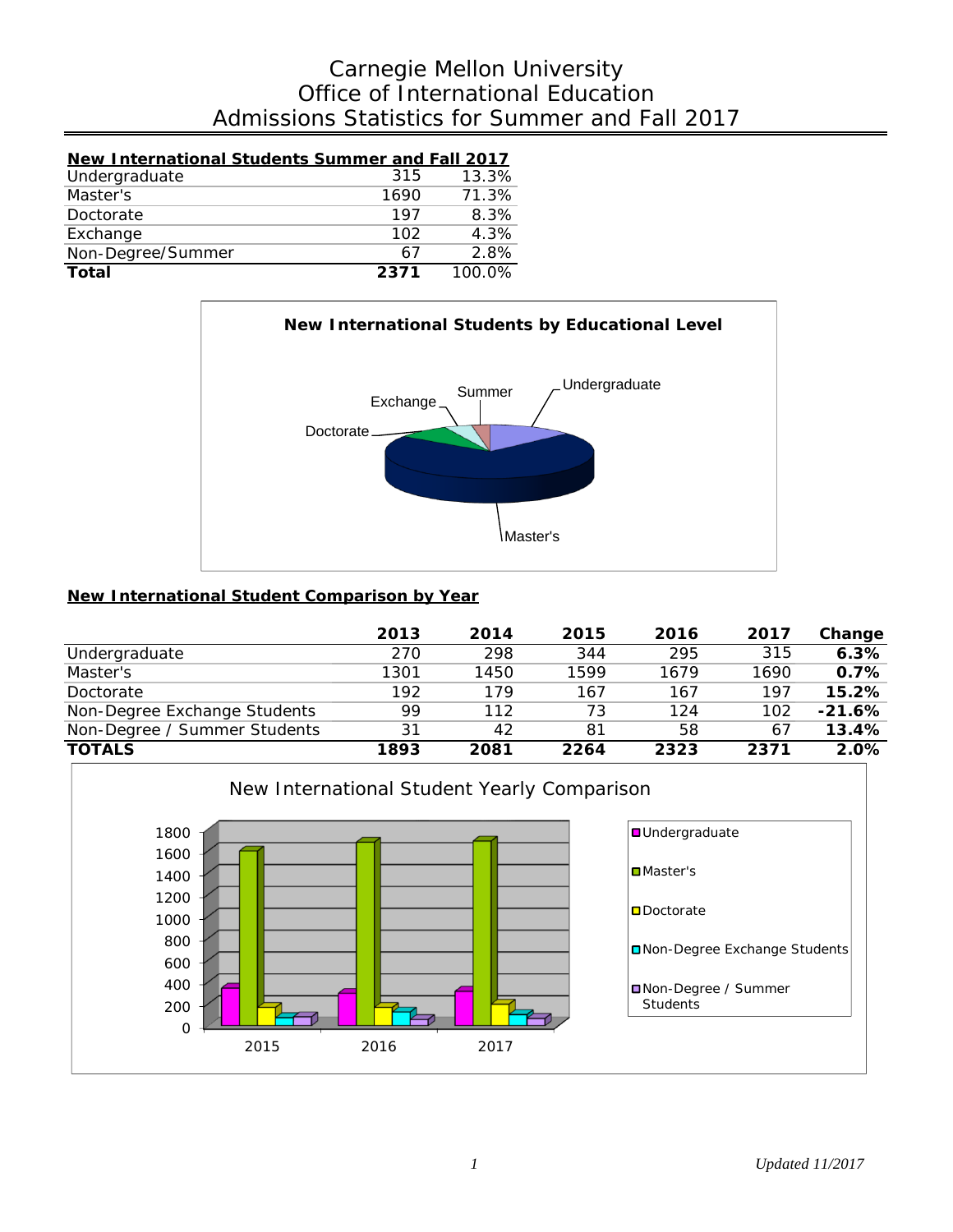## Admissions Statistics for Summer and Fall 2017 Office of International Education Carnegie Mellon University

#### **New International Students by Region**

|                  |           |          |     |                    | Non-          |              |
|------------------|-----------|----------|-----|--------------------|---------------|--------------|
|                  |           |          |     |                    | Degree/       |              |
|                  | Undergrad | Master's |     | Doctorate Exchange | <b>Summer</b> | <b>Total</b> |
| Africa           |           | 16       |     |                    |               | 22           |
| Asia             | 274       | 1582     | 148 | 60                 | 54            | 2118         |
| Europe           |           | 32       | 22  | 18                 | 5             | 84           |
| Latin America    | 6         | 17       | 10  |                    |               | 35           |
| Middle East      | Ô         | 14       | 6   | 19                 |               | 45           |
| North America    | 18        | 27       | 6   |                    |               | 59           |
| Oceania          | っ         | ⌒        |     |                    |               | 8            |
| <b>Stateless</b> |           |          |     |                    |               |              |
| <b>Total</b>     | 315       | 1690     | 197 | 102                | 67            | 2371         |



#### **Primary Sources of Funding**

|                            |       |          |           |          | Non-Degree/ |       |
|----------------------------|-------|----------|-----------|----------|-------------|-------|
|                            | Ugrad | Master's | Doctorate | Exchange | Summer      | Total |
| Current/Future Employer    |       |          |           |          |             |       |
| Home Govt or University    | 12    | 14       |           |          |             | 37    |
| Personal & Family Funds    | 298   | 1621     | 86        | 94       | 67          | 2166  |
| Private Sponsor            | 4     | 30       |           |          |             | 40    |
| U.S. College or University |       | 25       | 102       |          |             | 128   |
| <b>Totals</b>              | 315   | 1690     | 197       | 102      | $6^{\circ}$ | 2371  |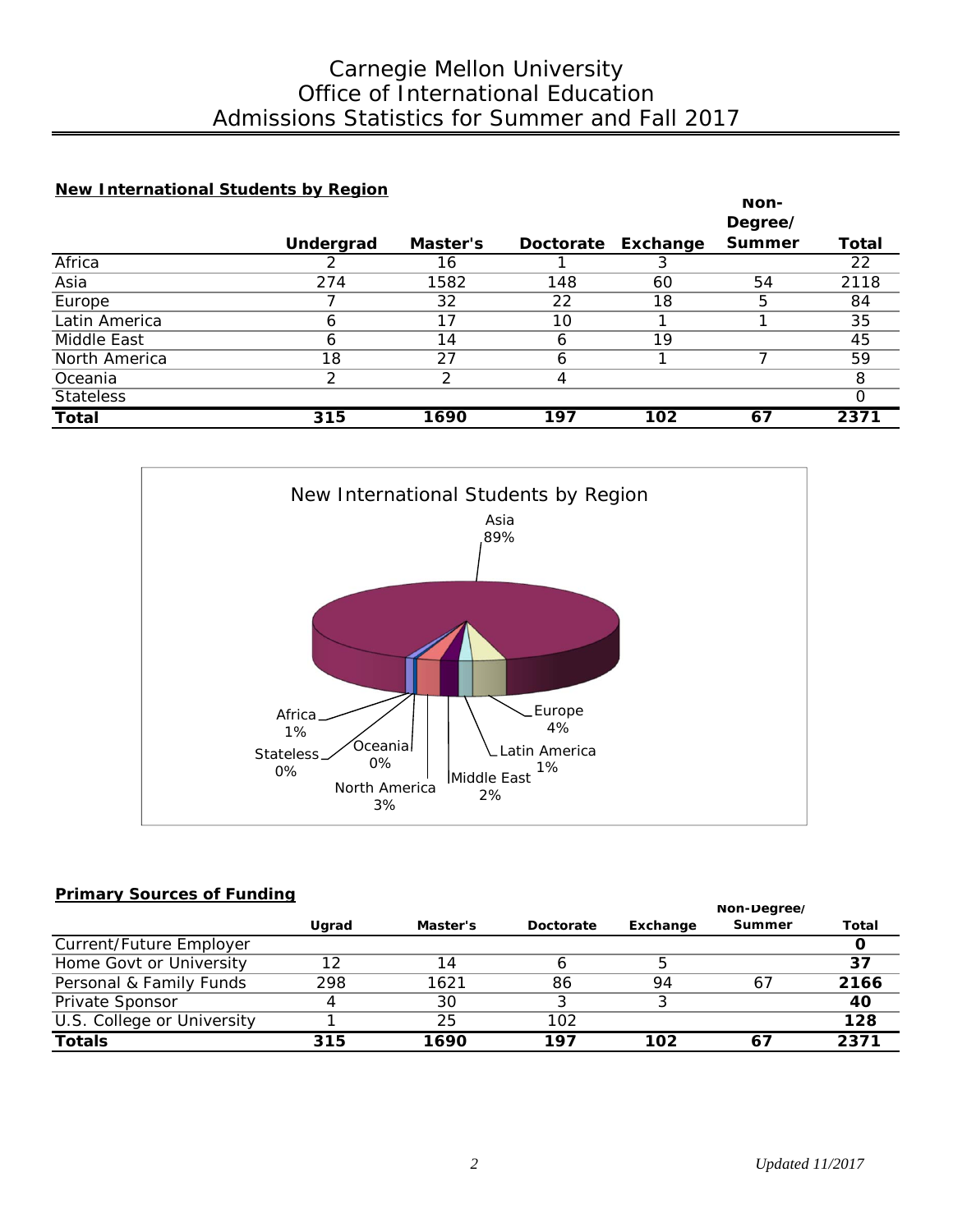# Carnegie Mellon University Office of International Education Admissions Statistics for Summer and Fall 2017

### **New International Students by Country of Citizenship**

| <u>New Triternational Students by Country of Citizenship</u> |                 |                         |                 |                 | Non-           |                         |
|--------------------------------------------------------------|-----------------|-------------------------|-----------------|-----------------|----------------|-------------------------|
|                                                              |                 |                         |                 |                 | Degree/        |                         |
| Country                                                      | Ugrad           | Master's                | Doctorate       | Exchange        | Summer         | <b>Total</b>            |
| Australia                                                    |                 | $\overline{2}$          | $\overline{4}$  |                 |                | 7                       |
| Bangladesh                                                   |                 | $\overline{1}$          | 1               |                 |                | $\overline{2}$          |
| Belgium                                                      |                 | 1                       |                 |                 |                | 1                       |
| <b>Brazil</b>                                                | $\overline{1}$  | 5                       | $\overline{5}$  |                 |                | 11                      |
| Cameroon                                                     |                 |                         | $\overline{1}$  |                 |                | $\overline{\mathbf{1}}$ |
| Canada                                                       | $\overline{17}$ | 15                      | $\overline{5}$  |                 | 7              | 44                      |
| Chile                                                        | $\overline{2}$  | $\overline{3}$          | $\overline{1}$  | 1               |                | $\overline{\mathbf{z}}$ |
| China                                                        | 142             | 941                     | $\overline{77}$ | $\overline{43}$ | 44             | 1247                    |
| Colombia                                                     | 1               | $\overline{5}$          | $\overline{2}$  |                 | 1              | $\overline{9}$          |
| Costa Rica                                                   | $\overline{1}$  |                         |                 |                 |                | 1                       |
| Croatia                                                      |                 |                         | 1               |                 |                | 1                       |
| Dominica                                                     |                 |                         | $\overline{1}$  |                 |                | 1                       |
| Ecuador                                                      |                 |                         | $\overline{1}$  |                 |                | $\overline{\mathbf{1}}$ |
| Egypt                                                        | $\overline{2}$  | 1                       |                 |                 |                | $\overline{\mathbf{3}}$ |
| France                                                       |                 | $\overline{5}$          | $\overline{1}$  | $\overline{5}$  |                | $\overline{11}$         |
| Germany                                                      |                 | $\overline{3}$          | $\overline{2}$  | $\overline{4}$  |                | $\overline{9}$          |
| Greece                                                       |                 | $\overline{2}$          | $\overline{1}$  |                 |                | $\overline{\mathbf{3}}$ |
| <b>Hong Kong</b>                                             | $\overline{4}$  | 4                       | $\overline{2}$  | 1               | 1              | $\overline{12}$         |
| Hungary                                                      | 1               |                         |                 |                 |                | 1                       |
| India                                                        | $\overline{42}$ | 515                     | 41              | $\overline{4}$  | $\overline{3}$ | 605                     |
| Indonesia                                                    | $\overline{1}$  | $\overline{5}$          |                 | $\overline{2}$  |                | $\overline{\mathbf{8}}$ |
| Iran                                                         |                 | $\overline{1}$          | $\overline{4}$  |                 |                | $\overline{\mathbf{5}}$ |
| <b>Israel</b>                                                |                 | $\overline{1}$          |                 | $\overline{2}$  |                | $\overline{\mathbf{3}}$ |
| <b>Italy</b>                                                 |                 | 1                       | $\overline{4}$  | 1               |                | $\overline{6}$          |
| Japan                                                        | $\overline{2}$  | $\overline{15}$         | $\overline{2}$  | 1               | 1              | $\overline{21}$         |
| Jordan                                                       |                 |                         |                 | 1               |                | 1                       |
| Kazakhstan                                                   |                 | 1                       |                 |                 |                | 1                       |
|                                                              |                 | $\overline{2}$          |                 |                 |                | $\overline{\mathbf{2}}$ |
| Kenya<br>Kuwait                                              |                 | $\overline{1}$          |                 |                 |                | $\overline{\mathbf{1}}$ |
| Lebanon                                                      |                 | $\overline{1}$          |                 |                 |                |                         |
|                                                              |                 |                         |                 |                 |                | 1                       |
| Macau                                                        |                 | $\overline{1}$          |                 |                 |                | 1                       |
| Malaysia                                                     | $\overline{2}$  | $\overline{1}$          |                 |                 |                | $\overline{\mathbf{3}}$ |
| Mexico                                                       | 1               | $\overline{12}$         | 1               | 1               |                | 15                      |
| Moldova                                                      |                 | $\overline{1}$          |                 |                 |                | 1                       |
| Myanmar                                                      |                 | $\overline{1}$          |                 |                 |                | 1                       |
| Nepal                                                        | 1               | $\overline{5}$          |                 |                 |                | $\overline{\mathbf{6}}$ |
| Netherlands                                                  |                 | 1                       |                 | 1               |                | $\overline{\mathbf{2}}$ |
| New Zealand                                                  | $\overline{1}$  |                         |                 |                 |                | 1                       |
| Nigeria                                                      |                 | $\overline{2}$          |                 | 1               |                | $\overline{\mathbf{3}}$ |
| Norway                                                       |                 | $\overline{1}$          |                 |                 |                | 1                       |
| Oman                                                         |                 | $\overline{\mathbb{1}}$ |                 |                 |                | 1                       |
| Pakistan                                                     | $\overline{5}$  | $\overline{4}$          | $\overline{2}$  | 1               |                | $\overline{12}$         |
| Peru                                                         |                 | $\overline{3}$          |                 |                 |                | $\overline{\mathbf{3}}$ |
| Philippines                                                  | $\overline{1}$  |                         |                 |                 |                | $\overline{\mathbf{1}}$ |
| Poland                                                       |                 | 1                       | 1               |                 |                | $\overline{2}$          |
| Portugal                                                     |                 | $\overline{2}$          | $\overline{1}$  |                 |                | $\overline{\mathbf{3}}$ |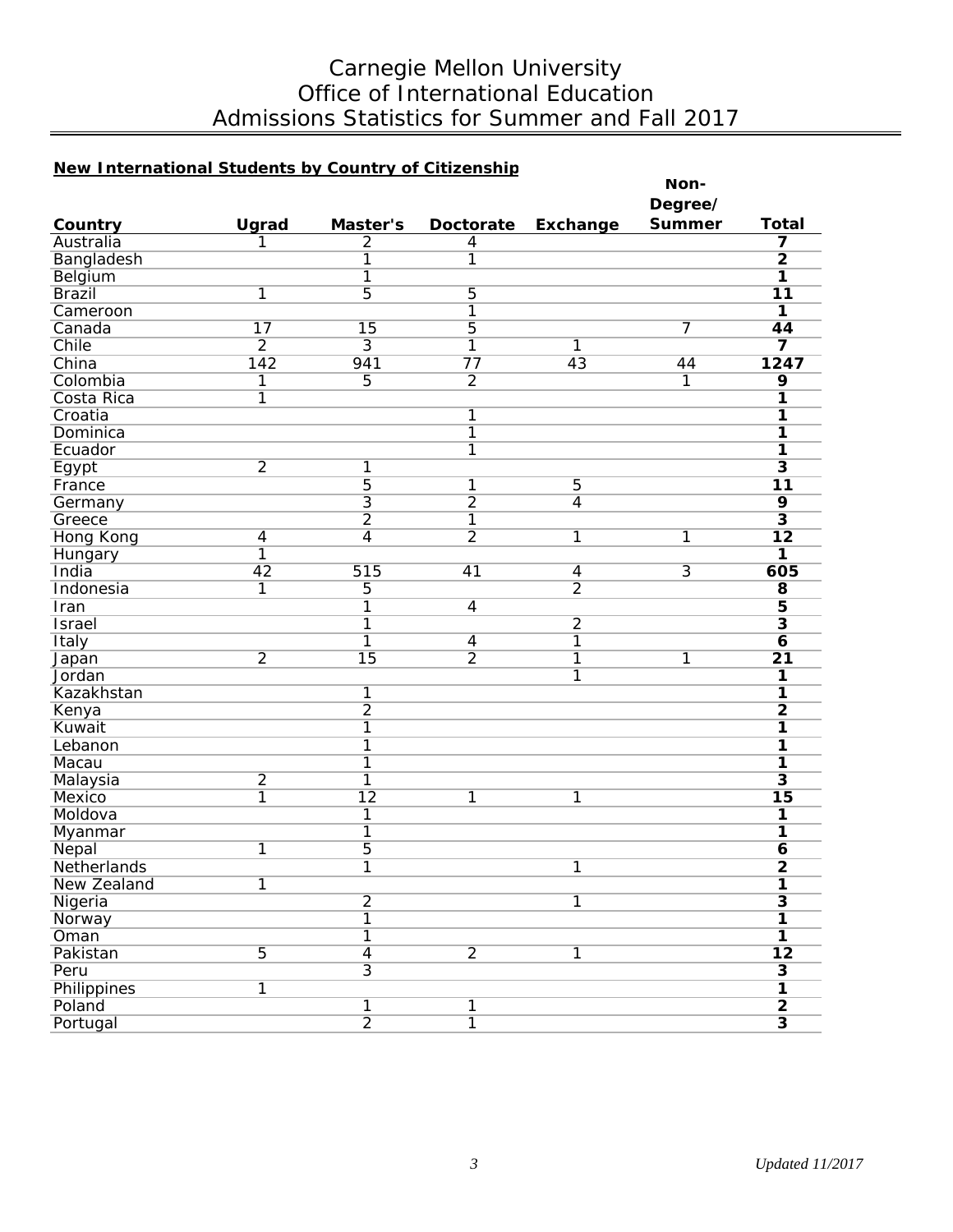|                       |                 |                 |                 |                | Non-           |                         |
|-----------------------|-----------------|-----------------|-----------------|----------------|----------------|-------------------------|
|                       |                 |                 |                 |                | Degree/        |                         |
| Country               | Ugrad           | Master's        | Doctorate       | Exchange       | <b>Summer</b>  | Total                   |
| Qatar                 |                 |                 |                 | 15             |                | 15                      |
| Romania               | 1               |                 |                 |                |                |                         |
| Russia                | 1               | 1               | 1               |                | 1              | 4                       |
| Rwanda                |                 | $\overline{5}$  |                 |                |                | 5                       |
| Saudi Arabia          | 1               | $\overline{5}$  |                 |                |                | 6                       |
| Serbia                |                 | 1               |                 |                |                |                         |
| Singapore             | $\overline{13}$ | 4               | $\overline{3}$  | $\overline{8}$ |                | 28                      |
| South Africa          |                 | 1               |                 |                |                |                         |
| South Korea           | 64              | $\overline{20}$ | $\overline{13}$ |                | $\overline{3}$ | 100                     |
| Spain                 |                 | 1               | 1               | $\overline{2}$ | 1              | 5                       |
| Switzerland           |                 |                 |                 | $\overline{2}$ |                | $\overline{2}$          |
| Taiwan                |                 | 59              | 6               | 1              | 1              | 67                      |
| Tanzania              |                 |                 |                 |                |                |                         |
| Thailand              | $\overline{2}$  | 7               |                 |                | 1              | 11                      |
| Tunisia               |                 | 1               |                 | $\overline{2}$ |                | $\overline{\mathbf{3}}$ |
| <b>Turkey</b>         | $\overline{2}$  | 9               | $\overline{8}$  |                | $\overline{2}$ | $\overline{21}$         |
| Uganda                |                 | $\overline{3}$  |                 |                |                | $\overline{\mathbf{3}}$ |
| <b>Ukraine</b>        |                 | $\overline{2}$  | 1               |                |                | $\overline{\mathbf{3}}$ |
| <b>United Kingdom</b> | $\overline{2}$  |                 |                 | 3              | 1              | 6                       |
| Venezuela             | 1               | 1               |                 |                |                | $\overline{2}$          |
| Vietnam               |                 | $\overline{2}$  | $\overline{2}$  |                |                | 4                       |
| Total                 | 315             | 1690            | 197             | 102            | 67             | 2371                    |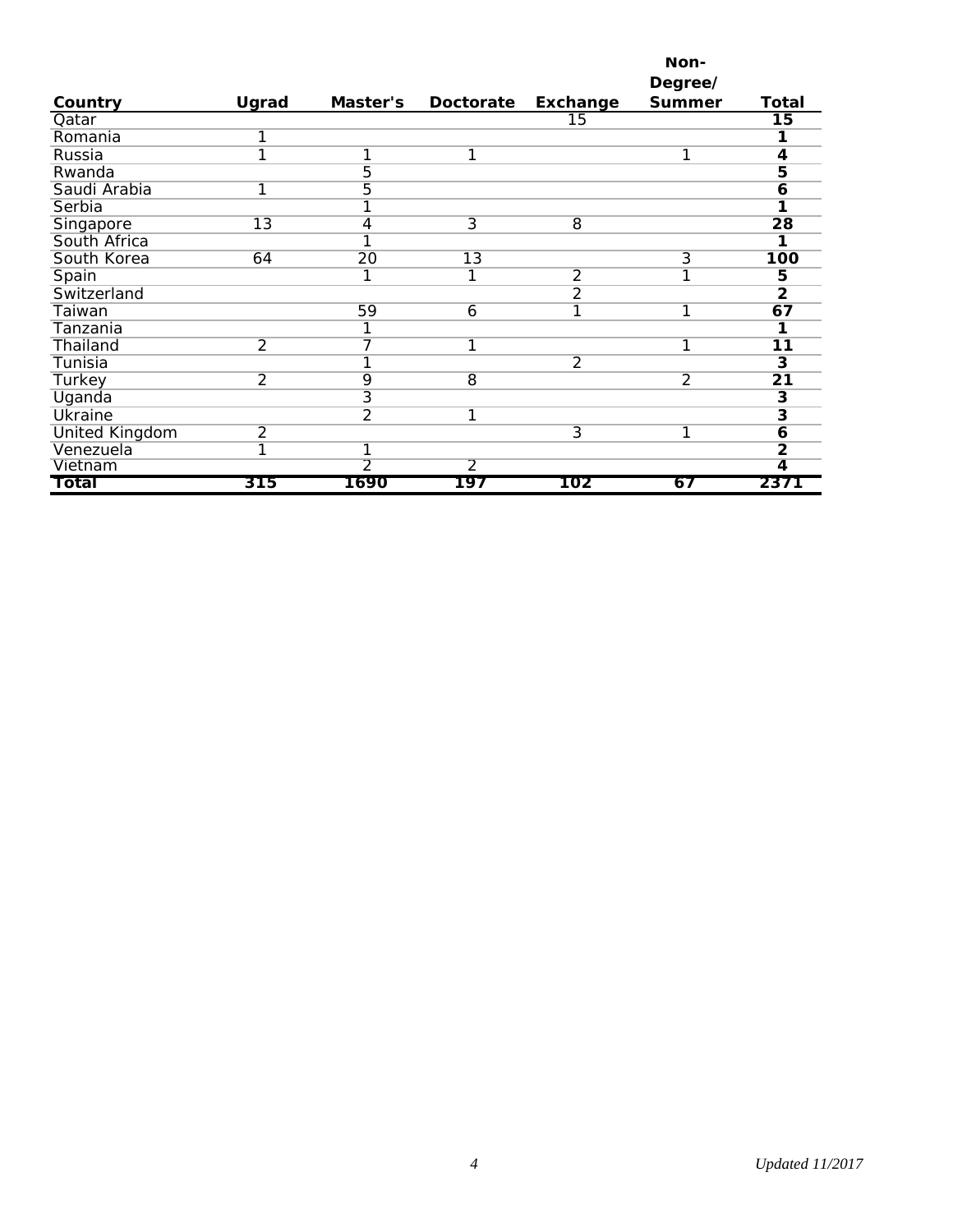# Carnegie Mellon University Office of International Education Admissions Statistics for Summer and Fall 2017

# **Colleges and Departments**

|                                                  |                 |          |                |          | Non-<br>Degree/ |
|--------------------------------------------------|-----------------|----------|----------------|----------|-----------------|
| <b>CFA</b>                                       | Ugrad           | Master's | Doctorate      | Exchange | <b>Summer</b>   |
| Advanced Architectural Design                    |                 |          |                |          |                 |
| Advanced Infrastructure Systems                  |                 |          | $\overline{2}$ |          |                 |
| Architecture                                     | $\overline{20}$ | 7        |                |          |                 |
| Architecture-Engineering-Construction Management |                 | 3        |                |          |                 |
| Art                                              | 12              |          |                |          |                 |
| <b>Building Performance &amp; Diagnostics</b>    |                 | 2        |                |          |                 |
| <b>Communication Design</b>                      |                 |          |                |          |                 |
| <b>Computational Design</b>                      |                 | 4        |                |          |                 |
| Design                                           | 6               | 2        |                |          |                 |
| Design for Interactions                          |                 | 4        |                |          |                 |
| Drama                                            |                 |          |                |          |                 |
| <b>Lighting Design</b>                           |                 |          |                |          |                 |
| Music                                            |                 | 5        |                |          | 5               |
| Music & Technology                               |                 |          |                |          |                 |
| <b>Music Composition</b>                         |                 |          |                |          |                 |
| <b>Music Education</b>                           |                 | 5        |                |          |                 |
| Music Performance                                |                 | 6        |                |          |                 |
| Scene Design                                     |                 | 2        |                |          |                 |
| Sustainable Design                               |                 | 3        |                |          |                 |
| <b>Urban Design</b>                              |                 | 5        |                |          |                 |
| Total                                            | 42              | 53       | 3              | 2        | 5               |

|                                                |       |          |           |          | Degree/       |
|------------------------------------------------|-------|----------|-----------|----------|---------------|
| <b>CIT</b>                                     | Ugrad | Master's | Doctorate | Exchange | <b>Summer</b> |
| <b>Biomedical Engineering</b>                  |       | 19       | 2         |          |               |
| <b>Chemical Engineering</b>                    |       | 30       | 17        | 5        |               |
| Civil & Environmental Engineering              |       | 71       | 10        |          |               |
| Colloids, Polymers, & Surfaces                 |       | 4        |           |          |               |
| Computational Design & Manufacturing           |       | 8        |           |          |               |
| Electrical & Computer Engineering              | 4     | 81       | 33        |          |               |
| Energy Science, Technology, & Policy           |       | 14       |           |          |               |
| Engineering & Public Policy                    |       |          | 9         |          |               |
| Engineering & Technology Innovation Management |       |          |           |          |               |
| <b>General CIT</b>                             | 60    |          |           |          |               |
| <b>Information Networking</b>                  |       | 50       |           |          |               |
| <b>Information Security</b>                    |       | 22       |           |          |               |
| <b>Information Technology</b>                  |       | 1        |           |          |               |
| Information Technology - Information Security  |       | 10       |           |          |               |
| Information Technology - Mobility              |       | 47       |           |          |               |
| Materials Science & Engineering                |       | 20       | 6         |          |               |
| Mechanical Engineering                         |       | 89       | 16        | 4        |               |
| Software Engineering                           |       | 38       |           |          |               |
| Total                                          | 67    | 505      | 93        | 12       |               |

|          |           |          | won-          |
|----------|-----------|----------|---------------|
|          |           |          | Degree/       |
| Master's | Doctorate | Exchange | <b>Summer</b> |
|          |           |          |               |
| 53       |           |          |               |
| 6        |           |          |               |
|          |           |          |               |
|          |           |          |               |
| 259      |           |          |               |
|          |           |          |               |
|          |           |          |               |
| 40       | 5         |          |               |
| 381      |           |          |               |
|          |           |          |               |

**Non-**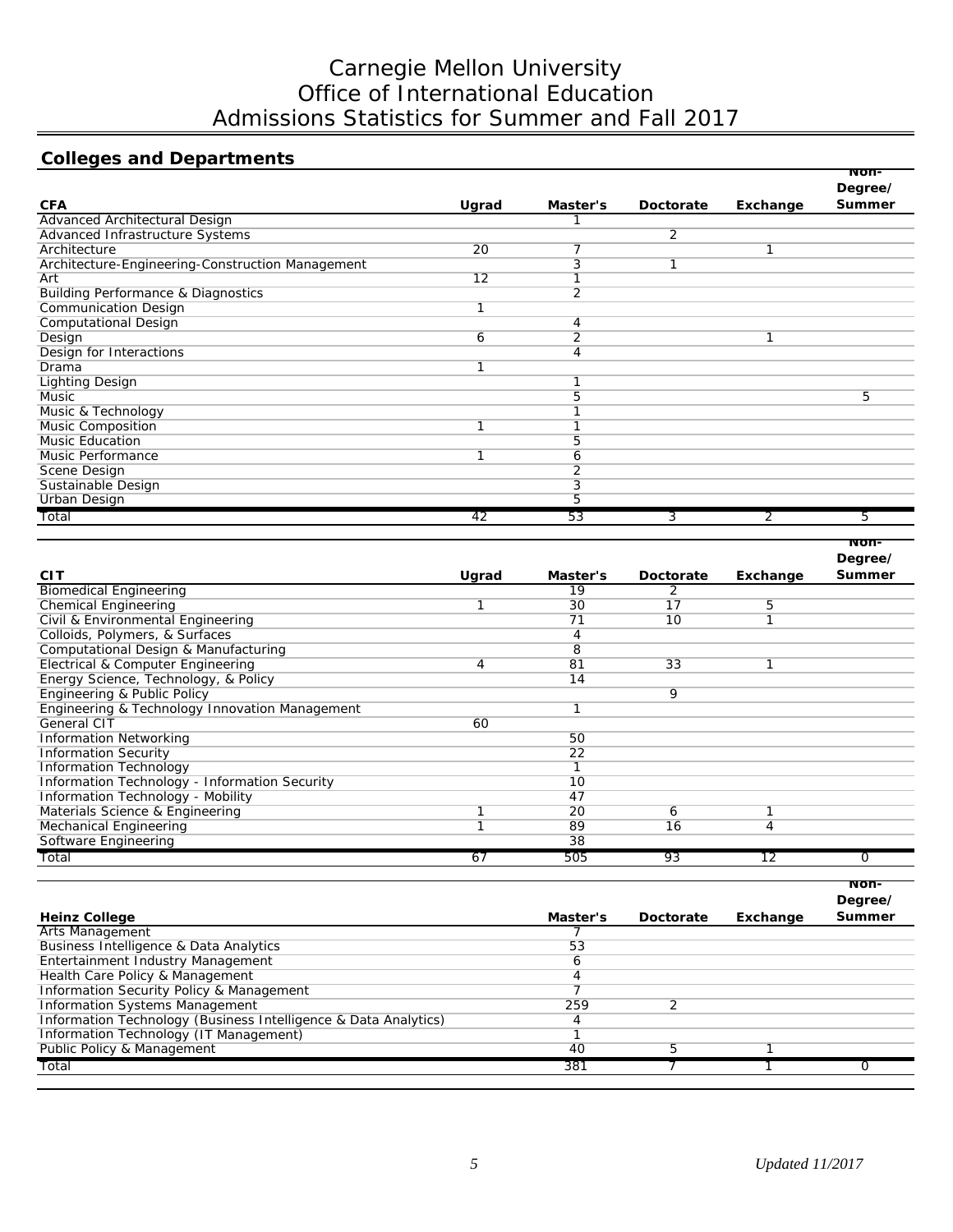# **Colleges and Departments (continued)**

|                                                          |                |                          |                |                | Non-          |
|----------------------------------------------------------|----------------|--------------------------|----------------|----------------|---------------|
|                                                          |                |                          |                |                | Degree/       |
| <b>Dietrich College</b>                                  | Ugrad          | Master's                 | Doctorate      | Exchange       | Summer        |
| Applied Second Language Acquisition                      |                | 7                        |                |                |               |
| <b>Behavioral Decision Research</b>                      |                |                          | 1              |                |               |
| <b>Cognitive Science</b>                                 | 1              |                          |                |                |               |
| <b>Decision Science</b>                                  | 3              |                          |                |                |               |
| Economics                                                | $\overline{2}$ |                          |                |                |               |
| Economics & Statistics                                   | 1              |                          |                |                |               |
| English                                                  |                |                          |                | 3              |               |
| <b>General HSS</b>                                       | 54             |                          |                |                |               |
| <b>Information Systems</b>                               | 7              |                          |                | $\overline{2}$ |               |
| Literary & Cultural Studies                              |                |                          | 1              |                |               |
| Logic, Computation, & Methodology                        |                | $\overline{2}$           | 1              |                |               |
| <b>Neural Computation</b>                                |                |                          | 1              |                |               |
| Neuroscience                                             | 1              |                          |                |                |               |
| Professional Writing                                     |                | 1                        |                |                |               |
| Psychology                                               |                |                          | 1              |                |               |
| Rhetoric                                                 |                | $\overline{1}$           | 1              |                |               |
| <b>Second Language Acquisition</b>                       |                |                          | 1              |                |               |
| <b>Statistical Practice</b>                              |                | 12                       |                |                |               |
| <b>Statistics</b>                                        |                |                          | 3              |                |               |
| Statistics & Engineering & Public Policy                 |                |                          | 1              |                |               |
| Statistics & Machine Learning                            | 3              |                          | 4              |                |               |
| Total                                                    | 72             | 23                       | 15             | 5              | 0             |
|                                                          |                |                          |                |                | Non-          |
|                                                          |                |                          |                |                | Degree/       |
|                                                          |                |                          |                |                | Summer        |
| <b>MCS</b>                                               | Ugrad          | Master's                 | Doctorate      | Exchange       |               |
| <b>Biological Sciences</b>                               |                |                          |                |                |               |
| Chemistry                                                |                | 16                       | 4              |                |               |
| <b>Computational Biology</b><br><b>General MCS</b>       |                |                          |                |                |               |
|                                                          | 41             |                          |                |                |               |
| <b>Mathematical Sciences</b>                             | 3              |                          | 3<br>9         | $\overline{1}$ |               |
| Physics                                                  |                |                          |                |                |               |
| Total                                                    | 45             | 16                       | 16             | 1              | 0             |
|                                                          |                |                          |                |                | Non-          |
|                                                          |                |                          |                |                | Degree/       |
| <b>SCS</b>                                               | Ugrad          | Master's                 | Doctorate      | Exchange       | <b>Summer</b> |
| Biotechnology Innovation & Computation                   |                | 24                       |                |                |               |
| <b>Computational Biology</b>                             |                |                          | 4              |                |               |
| Computational Data Science - Human Centered Data Science |                | 12                       |                |                |               |
| Computational Data Science - Analytics                   |                | 32                       |                |                |               |
| Computational Data Science - Systems                     |                | 16                       |                |                |               |
| <b>Computer Science</b>                                  | 41             | 27                       | 21             | 14             |               |
| <b>Computer Vision</b>                                   |                | 27                       |                |                |               |
| Educational Technology & Applied Learning Sciences       |                | 18                       |                |                |               |
| Human-Computer Interaction                               |                | 24                       | 4              |                |               |
| Information Technology - eBusiness Technology            |                | 68                       |                |                |               |
| Information Technology - Embedded SE                     |                | $\overline{\phantom{a}}$ |                |                |               |
| Information Technology - Privacy Engineering             |                | $\overline{5}$           |                |                |               |
| Information Technology - Software Engineering            |                | 42                       |                |                |               |
| Information Technology Strategy                          |                | 13                       |                |                |               |
| Intelligent Information Systems                          |                | 22                       |                |                |               |
| Language & Information Technologies                      |                |                          | 6              |                |               |
| Language Technologies                                    |                | 30                       | $\overline{1}$ |                |               |
| Machine Learning                                         |                | 11                       | 7              |                |               |
| Robotic Systems Development                              |                | 27                       |                |                |               |
| Robotics                                                 |                | 41                       | $\overline{4}$ |                |               |

*Total 41 470 49 14 0*

Robotics Technology 12

Societal Computing 1 Software Engineering 12 1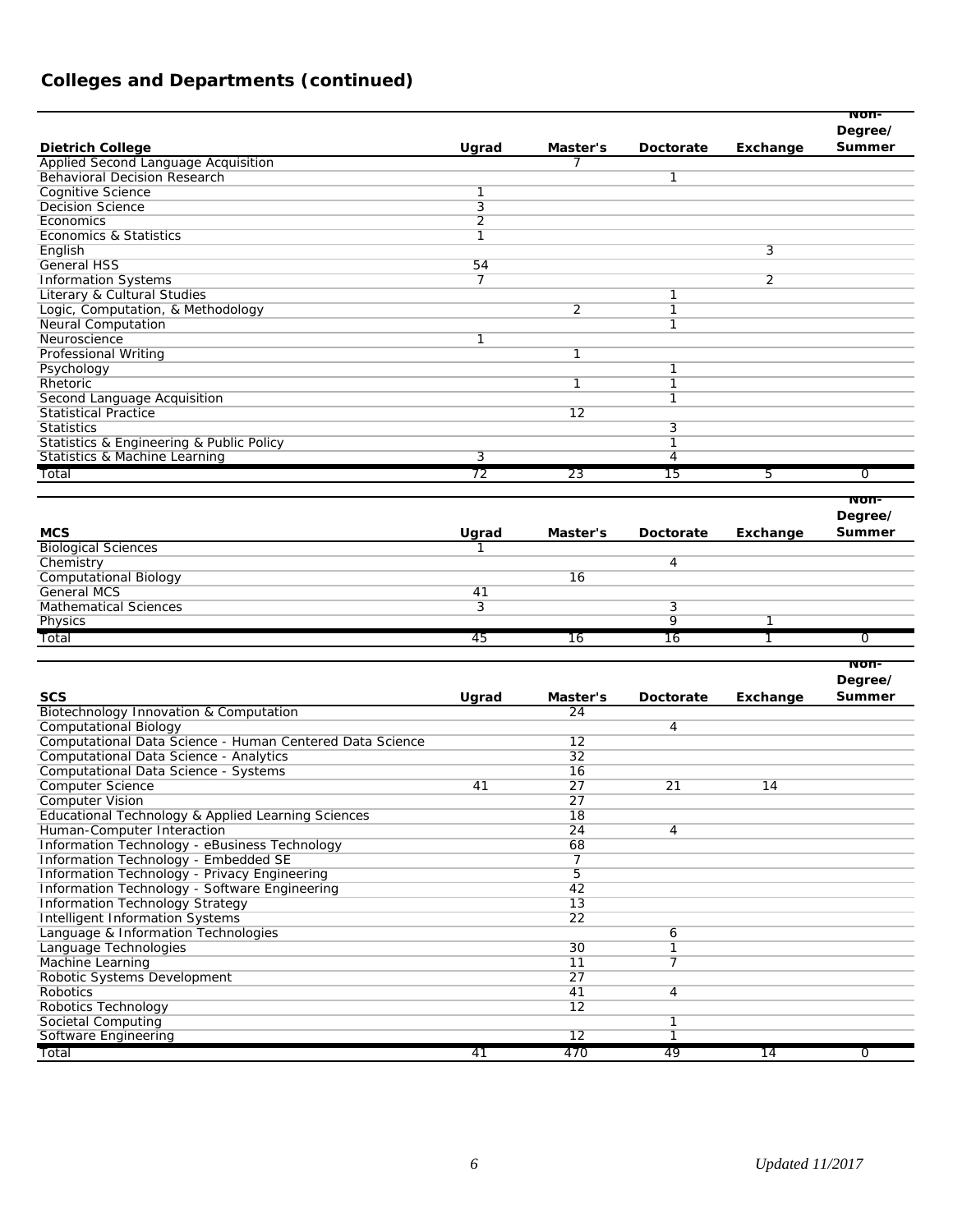# **Colleges and Departments (continued)**

|                                                          |                 |                 |           |                 | Non-            |
|----------------------------------------------------------|-----------------|-----------------|-----------|-----------------|-----------------|
|                                                          |                 |                 |           |                 | Degree/         |
| <b>Tepper</b>                                            | Ugrad           | Master's        | Doctorate | Exchange        | Summer          |
| <b>Business Administration</b>                           | 30              |                 |           | 48              |                 |
| <b>Computational Finance</b>                             |                 | 77              |           |                 |                 |
| <b>Industrial Administration</b>                         |                 | 74              | 14        |                 |                 |
| Total                                                    | 30              | 151             | 14        | 48              |                 |
|                                                          |                 |                 |           |                 | Non-<br>Degree/ |
| <b>CMU</b>                                               | Ugrad           | Master's        | Doctorate | Exchange        | Summer          |
| <b>Computer Science &amp; Arts</b>                       |                 |                 |           |                 |                 |
| Entertainment Technology                                 |                 | 49              |           |                 |                 |
| <b>Integrated Innovation for Products &amp; Services</b> |                 | $\overline{22}$ |           |                 |                 |
| Pre-College                                              |                 |                 |           |                 | 61              |
| <b>Qatar Biological Sciences</b>                         |                 |                 |           | 5               |                 |
| <b>Qatar Business Administration</b>                     | $\overline{2}$  |                 |           | 9               |                 |
| <b>Qatar Computer Science</b>                            | 4               |                 |           | 1               |                 |
| <b>Qatar Information Systems</b>                         | 4               |                 |           | 4               |                 |
| Science & Humanities Scholars                            | 7               |                 |           |                 |                 |
| Software Management                                      |                 | 20              |           |                 |                 |
| Total                                                    | $\overline{18}$ | 91              | 0         | $\overline{19}$ | 61              |
| <b>Grand Total</b>                                       | 315             | 1690            | 197       | 102             | 67              |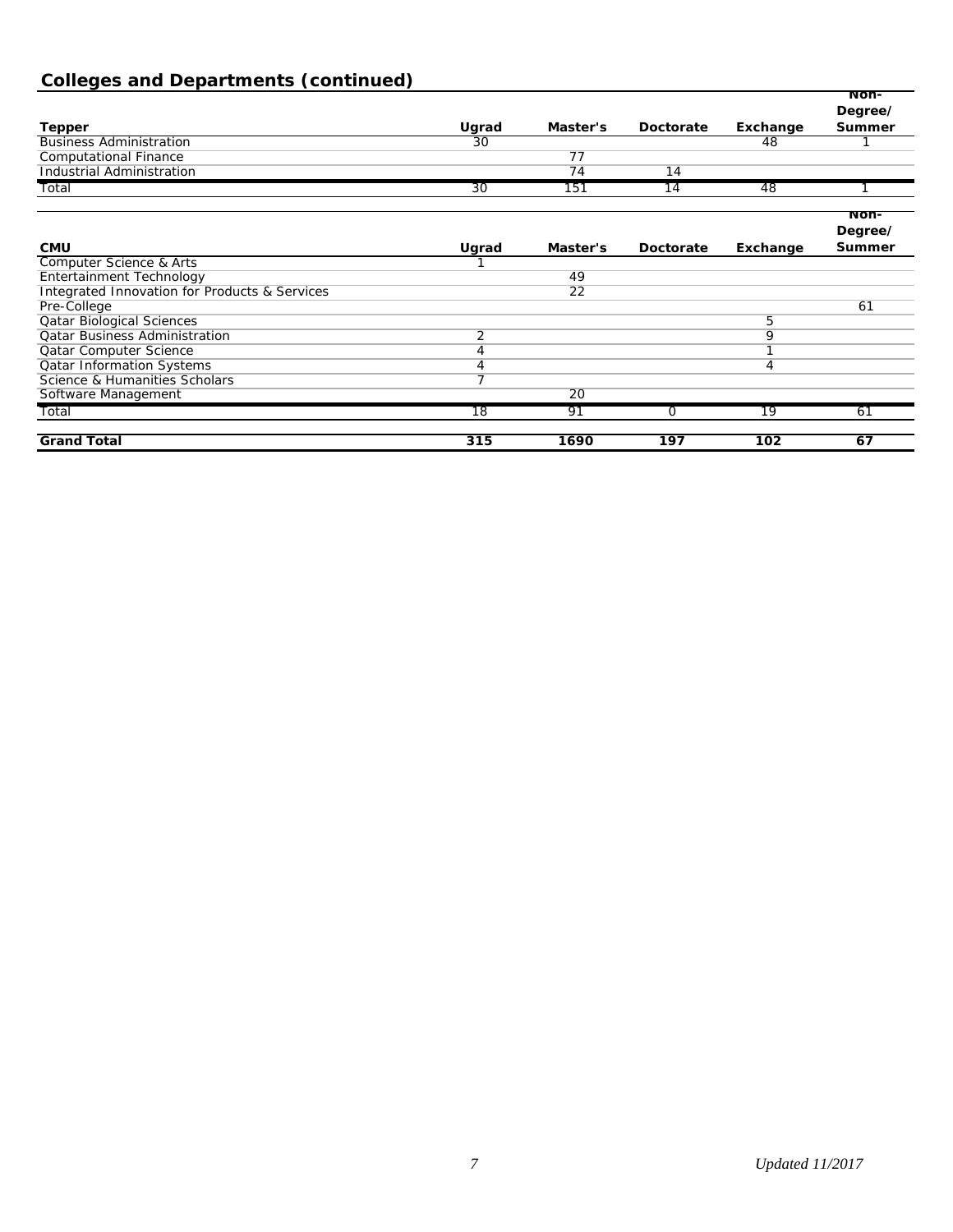#### **New Undergraduate Students New Master's Students**

Top 5 Programs Top 5 Programs

- 
- 
- 
- 3. General MCS (41)<br>5. Business Administration (30) 4. Computational Finance (77)<br>5. Industrial Administration (7.

- 1. China (142)
- 2. South Korea (64) 2. India (515)
- 3. India (42) 3. Taiwan (59)
- 
- 5. Singapore (13) 5. Canada (15)

Top 5 Programs Top 5 Programs Top 5 Programs Top 5 Programs Top 5 Programs

1. Electrical & Computer Engineering (33) 1. Business Administration (57)<br>2. Computer Science (21) 2. Computer Science (15)

- 
- 3. Chemical Engineering (17) <br>
4. Mechanical Engineering (16) <br>
3. Information Systems (6) <br>
3. Information Systems (6)
- 4. Mechanical Engineering (16) <br>5. Industrial Administration (14) <br>5. Industrial Administration (14) <br>4. Chemical Engineering (5)
- 5. Industrial Administration (14).

Top 5 Home Countries Top 5 Home Countries

- 
- 
- 2. India (41) 2. Catar (15) 2. Qatar (15) 2. Qatar (15) 2. Qatar (15) 2. Qatar (15) 2. Qatar (15) 2. Qatar (15) 3. South Korea (13)
- 4. Turkey (8) 4. France (5)
- 5. Taiwan (6) 5. India (4)

#### **All New International Students**

Top 5 Programs

- 1. Information Systems Management (261)
- 2. Electrical and Computer Engineering (119)
- 3. Mechanical Engineering (110)
- 4. Computer Science (103)
- 5. Industrial Administration (88)

Top 5 Home Countries

- 1. China (1247)
- 2. India (605)
- 3. South Korea (100)
- 4. Taiwan (67)
- 5. Canada (44)

- 1. General CIT (60) 1. Information Systems Management (259)
- 2. General HSS (54) 2. Mechanical Engineering (89)
	- 3. Electrical & Computer Engineering (81)
	-
	- 5. Industrial Administration (74)

Top 5 Home Countries **Top 5 Home Countries**<br>
1. China (142) 1. China (941)

- 
- 
- 
- 4. South Korea (20)
- 
- 5. Japan (15)

#### **New Doctoral Students New Exchange Students**

- 
- 2. Computer Science (15)
- 
- 
- 

- 1. China (77) 1. China (43)
	-
	-
	-
	-
	- 5. Germany (4)